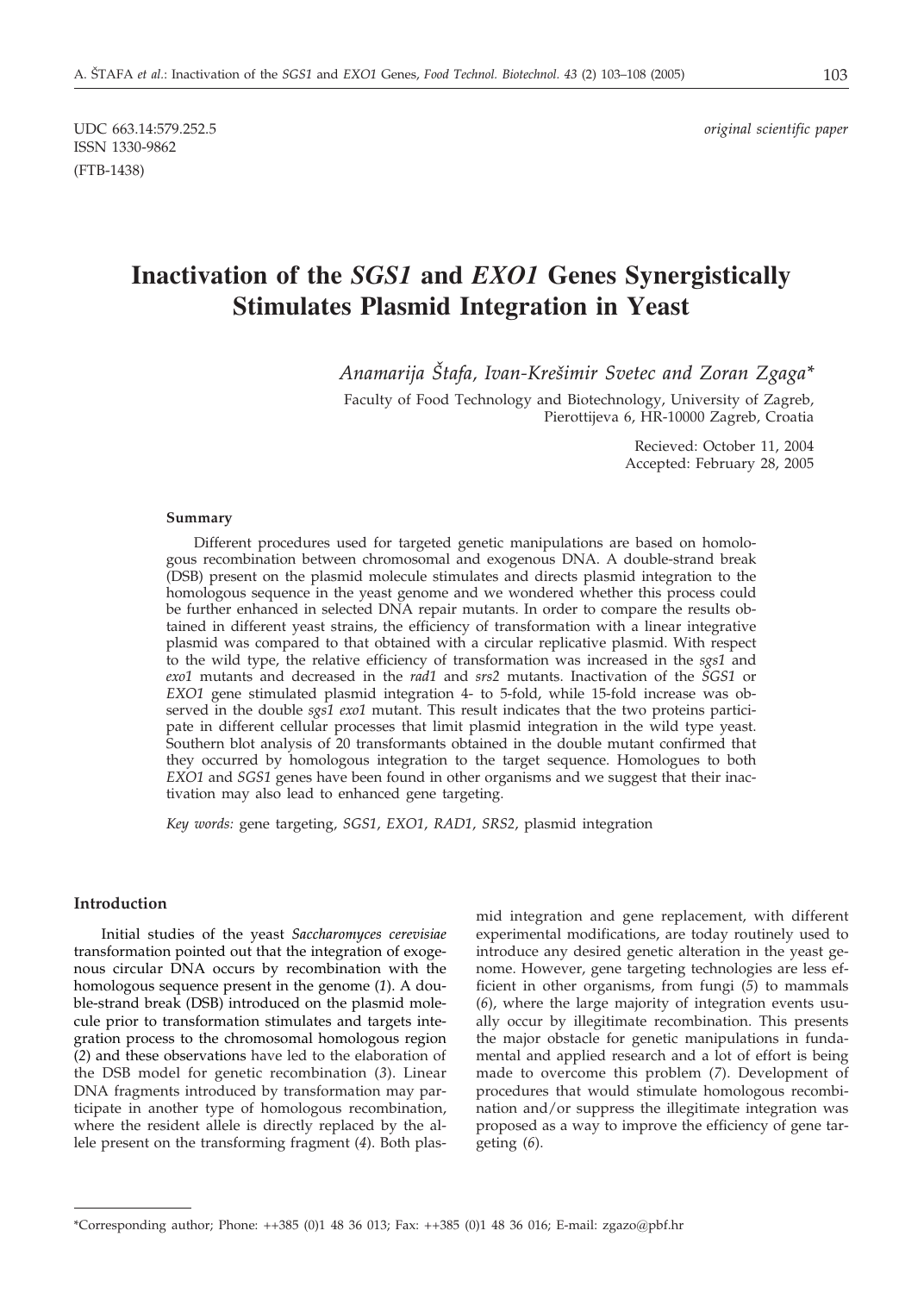More than 100 gene products are involved in DNA repair and replication in yeast and a subset of these genes participate in different pathways of homologous and illegitimate recombination (*8,9*). The genes assigned to the *RAD52* epistasis group occupy the central position in homologous recombination, including three homologues to the bacterial *recA* gene expressed in vegetative cells. The step preceding the strand exchange is processing of the DSBs and formation of long 3' single-stranded ends that initiate recombination. In spite of numerous genetic and biochemical studies, the molecular sequence of events and the exact role of several nucleases involved in this process are still not known (*10*). Another poorly characterized step is resolution of the recombination intermediate and the activity equivalent to that of the bacterial RuvC protein, which cuts Holliday junction (HJ) intermediates, has not been identified in yeast yet. Formation and appropriate resolution of HJs could be the critical point in gene targeting, since it has been shown that more than 95 % of repair events do not result in integration of the linearized replicative plasmid (*11*). In other words, channelling of the recombination process to the pathway that gives crossover products could significantly increase plasmid integration.

Recently Ira *et al.* (*12*) have shown that deletions of the *SGS1* and *SRS2* genes increase the proportion of DSB repair events which give crossover products in the yeast vegetative cells and it was proposed that these two helicases suppress crossovers by distinct mechanisms. Other DNA repair mutants tested in their study did not influence crossover frequency, including the *exo1* and *rad1* mutants. However, the study of plasmid gap repair in different nuclease mutants revealed increased crossover frequency in the *exo1*, but not in the *rad1* mutant (*13*). Both *rad1* and *srs2* mutants were isolated in a screen designed to detect mutations that decrease plasmid-chromosome recombination (*14*).

In the work presented here we analyzed the effect of the null mutations in the *RAD1*, *EXO1*, *SRS2* and *SGS1* genes on plasmid integration. Integration was decreased in the *rad1* and *srs2* strains, but increased in the *exo1* and *sgs1* mutants. These two mutations acted synergistically in promoting integrative transformation resulting in 15-fold increase with respect to the wild type strain.

#### **Material and Methods**

#### *Yeast strains and plasmids*

The list of yeast strains used in this work is presented in Table 1. The double mutant ES1 *sgs1 exo1* was constructed by crossing of FF1727 with YOR033c and random spore analysis. The genotype of the strain ES1 was determined by complementation analysis and Southern blotting. The plasmid pAB218-7 (6.6 kb), containing the yeast *URA3* and *CYC1* genes, was used in plasmid integration assay after the restriction with *Eco*RI that creates a DSB in the 1.7 kb *CYC1* region (*15*). Replicative plasmid pLS42 (6.5 kb), containing the yeast *URA3* gene (*16*), was used as a control for transformation efficiency. Standard media and procedures were used for cultivation of bacterial and yeast strains and DNA manipulations (*17,18*).

#### *Yeast transformation*

Yeast cells were transformed by a modified spheroplast procedure (*19*) with minor modifications. Briefly, the transforming DNA was added to the spheroplast suspension and after the addition of polyethylene glycol, the suspension was mixed with 75 mL of regenerating agar without uracil and poured in three Petri dishes. A mass of 60 ng of the plasmid pAB218-7 cut with *Eco*RI and 0.5 ng of the plasmid pLS42 were used for transformation and no carrier DNA was added. Transformation efficiency obtained with replicative plasmid was typically  $3-4.10^5$  transformants per  $\mu$ g of DNA. Each experiment was performed in triplicate and was repeated three to five times for each strain.

# *Molecular analysis of transformants*

Southern blot analysis was performed as already described (*20*). Genomic DNA was cut with *Pvu* II and hybridized to the labelled pBR322.

# **Results**

Integration of linearized plasmid molecules into the yeast genome occurs by homologous recombination and the aim of this study was to investigate whether the efficiency of this process may be enhanced in some DNA repair mutants. In order to compare the results obtained

Table 1. Yeast strains

| Strain  | Relevant genotype                                                                 | Source      |  |
|---------|-----------------------------------------------------------------------------------|-------------|--|
| FF18733 | MATa leu2-3,112 trp1-289 ura3-52 his7-2 lys1-1                                    | F. Fabre*   |  |
| FF18744 | MATa leu2-3,112 trp1-289 ura3-52 his7-2 lys1-1 srs2::LEU2                         | F. Fabre*   |  |
| FF1727  | MATa leu2-3,112 trp1-289 ura3-52 his7-2 lys1-1 sgs1::LEU2                         | F. Fabre*   |  |
| FF1481  | MATa leu2-3,112 trp1-289 ura3-52 his7-2 lys1-1 rad1::LEU2                         | F. Fabre*   |  |
| BY4742  | $MAT\alpha$ leu2 $\Delta$ 0 ura3 $\Delta$ 0 his3 $\Delta$ 1 lys2 $\Delta$ 0       | EUROSCARF** |  |
| Y11809  | MATα leu2 $\Delta$ 0 ura3 $\Delta$ 0 his3 $\Delta$ 1 lys2 $\Delta$ 0 exo1::kanMX4 | EUROSCARF** |  |
| ES1     | MATa leu2-3,112 ura3-52 his7-2 lys1-1 exo1::kanMX4 sgs1::LEU2                     | This study  |  |

\*CEA de Fontenay-aux-roses

\*\* http://web.uni-frankfurt.de/fb15/mikro/euroscarf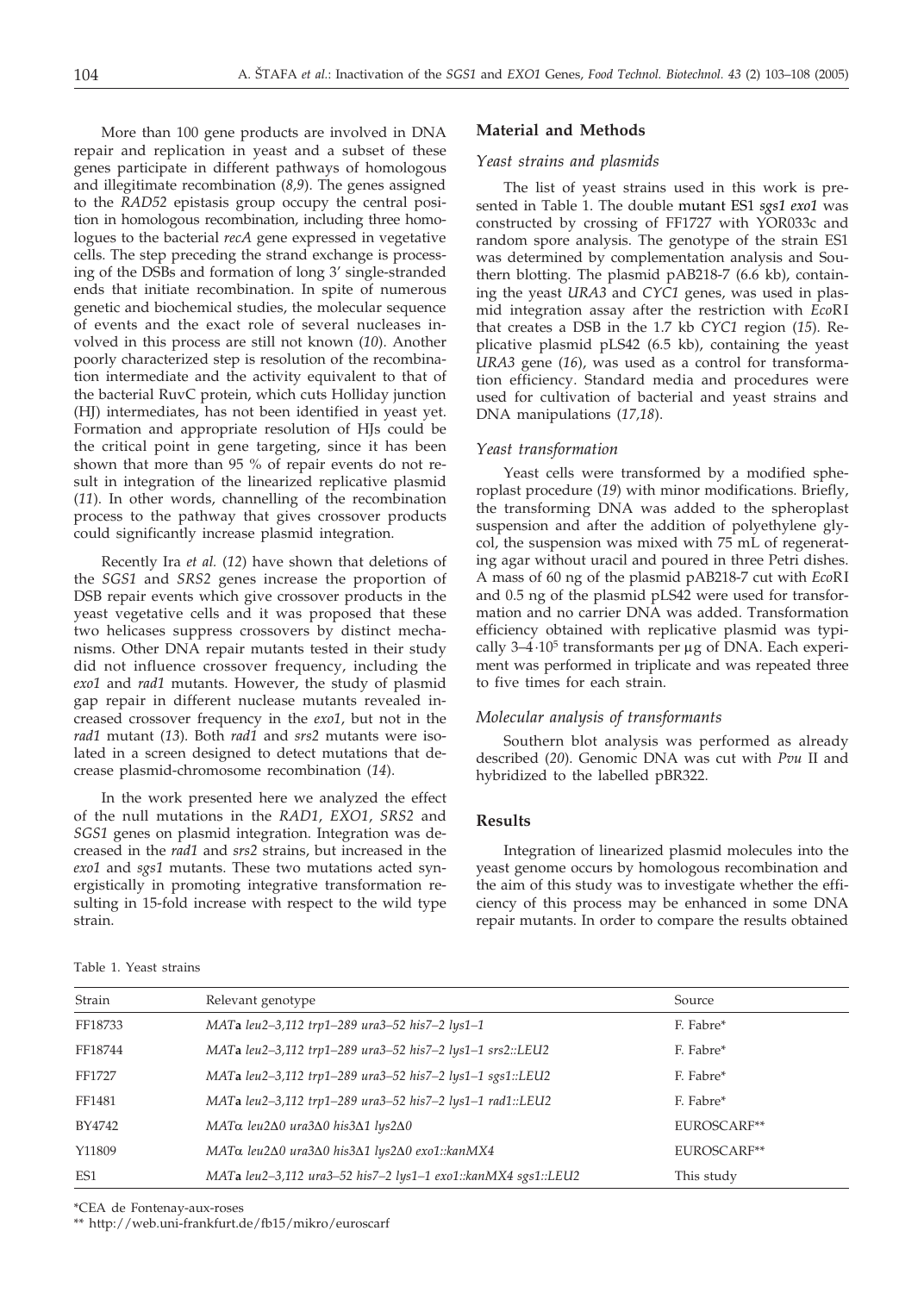in different transformation experiments, yeast strains were transformed with integrative plasmid pAB218-7 cut with the restriction enzyme *Eco*R I (Fig. 1A) and replicative plasmid pLS42, used as a control. For each sample the efficiency of transformation was expressed as the number of transformants per  $\mu$ g of plasmid DNA. For each strain, the relative efficiency of transformation (RET) was calculated as the ratio between transformation efficiencies obtained with integrative and replicative plasmid.

The DNA repair mutants used in this study were derived from different wild type strains, FF18733 and BY4742 and we first determined the RETs in these two strains. The results presented in Table 2 indicated that the differences in the genetic background did not influence significantly the RET. Therefore, the data obtained in these eight experiments were pooled together and the mean value was used for comparison with the mutant strains.



**Fig. 1.** Molecular analysis of transformants obtained in the *sgs1 exo1* strain. **A.** Schematic presentation of plasmid integration targeted to the *CYC1* region by a DSB introduced with *Eco*R I. Position of restriction sites for *Pvu* II, used to digest the genomic DNA of transformants, is indicated. **B.** Southern blot analysis of 20 transformants. Lanes 3, 16, 17 multiple integration. M, size standard. Genomic DNA was hybridized to the labeled vector sequence

Table 2. RET indicates the ratio between transformation efficiencies obtained with integrative plasmid pAB218-7 cut with *Eco*R I and replicative plasmid pLS42

| Strain  | Relative efficiency of transformation (RET) |          |          |          | Mean value $\pm$        | Mean value for both strains $\pm$ |
|---------|---------------------------------------------|----------|----------|----------|-------------------------|-----------------------------------|
|         |                                             |          |          | 4        | standard deviation      | standard deviation                |
| FF18733 | 0.002921                                    | 0.004323 | 0.002564 | 0.001762 | $0.002892 \pm 0.001070$ | $0.002841 \pm 0.001137$           |
| BY4742  | 0.0014756                                   | 0.002309 | 0.004692 | 0.002681 | $0.002789 \pm 0.001365$ |                                   |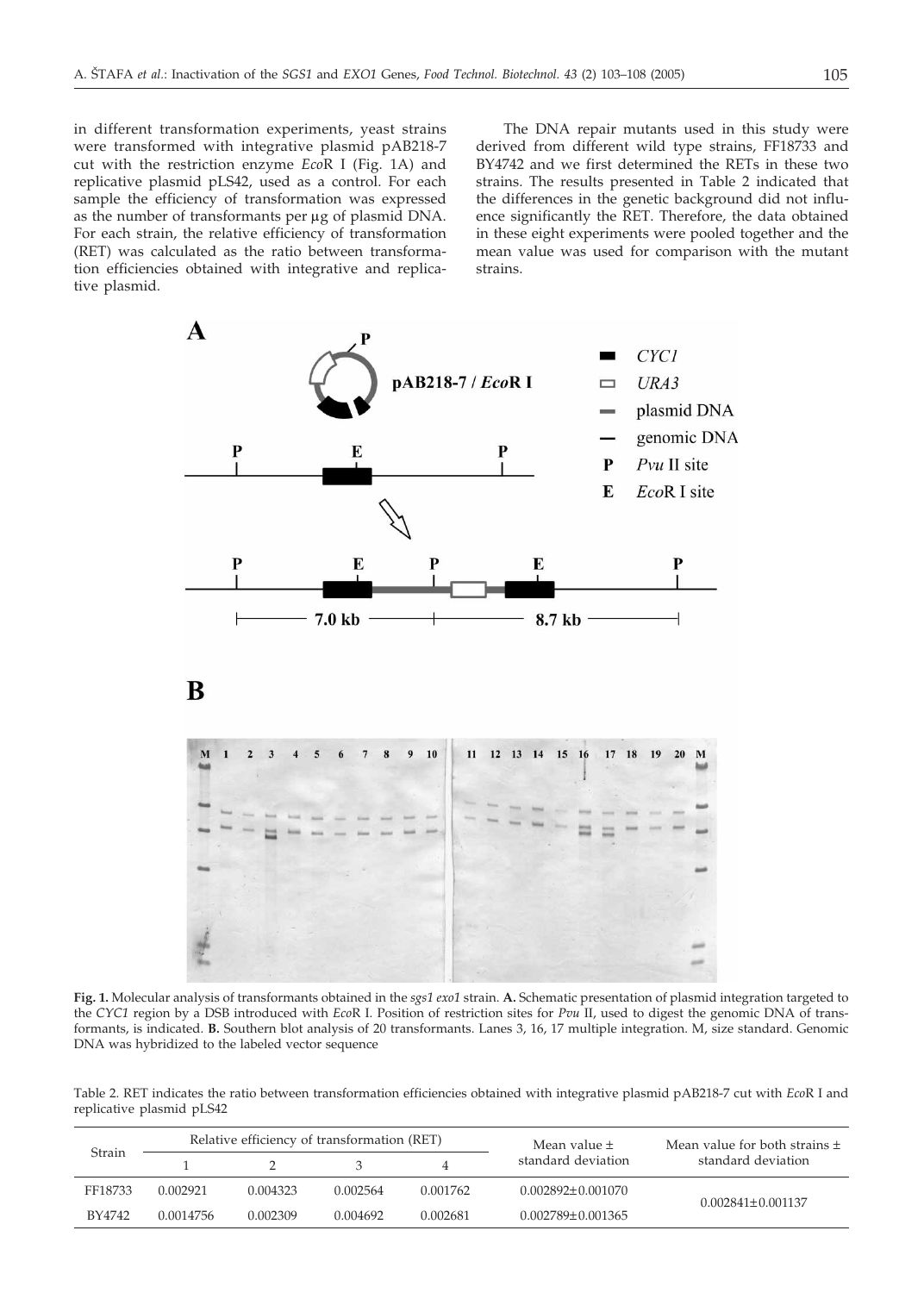Different DNA nucleases and helicases participate in the process of homologous recombination in yeast. We decided to analyze the role of null mutations in the genes encoding two helicases, Srs2 and Sgs1 and two nucleases, Rad1 and Exo1 on plasmid integration. Interestingly, while deletion of the *RAD1* gene, encoding the subunit of the ss-endonuclease, decreased plasmid integration, integrative transformation was stimulated by deletion of the *EXO1* gene. Mutations in the genes encoding two DNA helicases, Srs2 and Sgs1 also had opposite effects on plasmid integration (Fig. 2). In comparison with the wild type strains, the RET increased more than 4-fold in the *exo1* and *sgs1* mutants. In order to find out whether plasmid integration can be further stimulated we constructed the double *sgs1 exo1* mutant and here more than 15-fold increase in the RET was observed (Fig. 2).



**Fig. 2.** Relative efficiency of transformation in different yeast strains. Increase in RET in comparison with the wild type (w.t.) is indicated, together with standard deviations (vertical bars)

Integration of the exogenous DNA in the yeast genome by illegitimate recombination has also been observed (*20,21*). Although this process occurs with very low efficiency in the wild type yeast, it was possible that the high increase in integrative transformation observed in the *sgs1 exo1* double mutant was due to the increased illegitimate integrations. In order to rule out this possibility, we performed the Southern blot analysis of 20 independent transformants. They all arose by DSB-targeted homologous integration in the *CYC1* region (Fig. 1B) and three transformants contained multiple plasmid integrations. In our previous study we found out that, using the same transformation procedure, multiple integrations occur with the frequency of 10–20 % (*22*).

# **Discussion**

The possibilities for gene manipulations in a number of organisms are limited by the lack of efficient gene targeting procedures. This is certainly not the case in the yeast *Saccharomyces cerevisiae,* where the large majority of integration events occur by recombination between

homologous sequences present in exogenous and genomic DNA. However, even here, the efficiency of integrative transformation is much lower than the efficiency of transformation obtained with replicative plasmids. In the experimental system described in this work, the yield of  $transformants$  per  $\mu$ g of DNA in the wild type strain was more than 300-fold lower with linearized integrative plasmid pAB218-7 than with the replicative plasmid pLS42 (Table 2), although the two plasmids are of comparable sizes. This is not surprising, since integrative transformation requires efficient search for homology in the genome followed by the initiation of the recombination process. Moreover, only those recombination events giving rise to crossover products result in plasmid integration, while the repair of DSBs present on plasmid molecules is rarely associated with reciprocal recombination (*11*). Finally, linear DNA molecules used for gene targeting may be subjected to degradation by different nucleases present in the cell decreasing the chance for successful integration. In other words, although gene targeting is routinely used for gene manipulations in yeast, it seems reasonable to speculate that the efficiency of this process could be further enhanced.

Plasmid integration in different nuclease mutants has already been studied by Symington *et al*. (*13*). In *rad1* and *mre11* mutants a decrease in plasmid integration was observed, while deletion of the *EXO1* gene resulted in 2.2-fold increase. This stimulation of plasmid integration was not attributed to the greater stability of linear DNA in the mutant, but rather to the inactivation of the mismatch repair system, which was shown to decrease recombination between sequences that are not perfectly homologous (*22,23*). In another study, Ira *et al.* (*12*) analyzed the frequency of crossovers associated with chromosomal DSB repair in the *sgs1* and *srs2* mutants. Deletion of either of the two helicases resulted in 2- to 3-fold increase in the crossover frequency. They proposed that these two helicases act in different steps of the recombination process that result in noncrossover products. The main goal of the present study was to establish whether inactivation of these genes would increase plasmid integration already observed in the *exo1* mutant.

Results obtained with nuclease mutants, *rad1* and *exo1*, are similar to those obtained by Symington *et al.* (*13*). However, while we observed 5-fold increase in plasmid integration, plasmid integration in the *exo1* mutant was stimulated only 2.2-fold in their assay. The reduction in plasmid integration in the *rad1* mutant was also more pronounced in the results reported here. These differences could be due to different factors, like genetic background of the strains or different recombination substrates used in these studies. They followed integration of the plasmid containing the 238 bp gap in the middle of the *MET17* region (2.6 kb), while our plasmid contained a DSB in the *CYC1* region (1.7 kb). It should also be noted that the high concentration of carrier DNA used by Symington *et al.* (*13*) in lithium acetate transformation protocol could influence the results, especially when nuclease mutants are compared to the wild type strain. In our experiments yeast spheroplasts were transformed in the absence of carrier DNA and this could explain more pronounced effects observed in both nuclease mutants.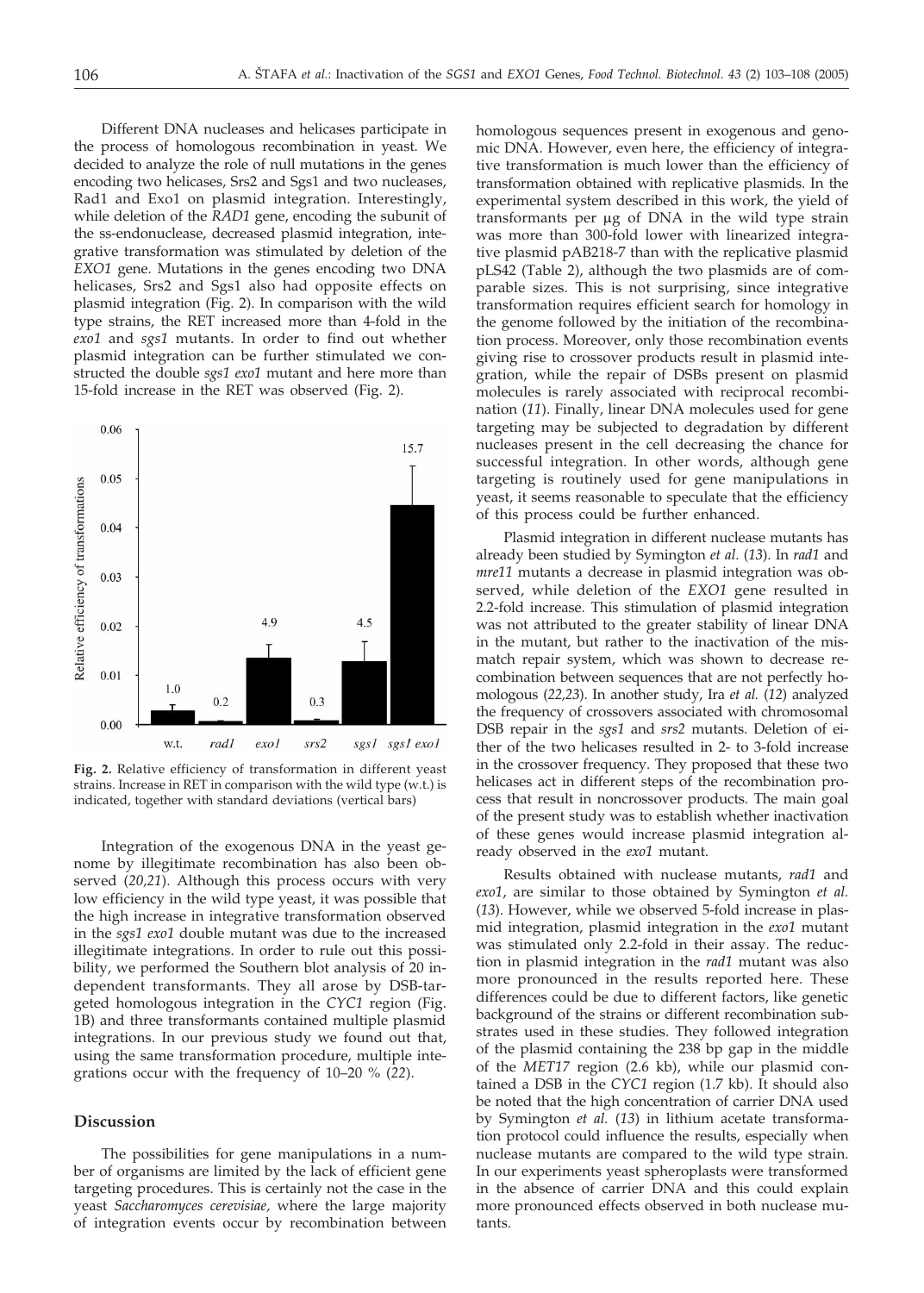The proportion of DSB repair events associated with crossover was shown to be elevated in both *srs2* and *sgs1* mutants (*12*), but the results presented in Fig. 2 indicate that the absence of Sgs1 or Srs2 helicase have opposite effects on plasmid integration. While inactivation of the *SGS1* gene stimulated integration more than 4- -fold in comparison with the wild type, a 3-fold reduction of the RET was observed in the *srs2* mutant. *srs2* mutants are sensitive to UV and ionizing radiation (*24*) and have decreased capacity to repair DSB induced *in vivo* on a centromeric plasmid (*14*) or in the ectopic position in the genome (*25*). It has been proposed that toxic recombination intermediates are formed in the absence of the Srs2 protein (*26*) and this could also explain a decrease in plasmid integration observed in our plasmid integration assay in the *srs2* mutant. On the other hand, inactivation of the *SGS1* gene could influence only the resolution of the intermediate, favouring formation of the crossover products. Consequently, repair of the DSB present on the plasmid molecule was channelled to the pathway resulting in reciprocal recombination, thus enhancing integrative transformation in the *sgs1* mutant.

Finally, the most interesting result emerging from our study is the synergistic effect of mutations in the genes *SGS1* and *EXO1* in stimulation of plasmid integration. Inactivation of either gene promotes integration 4- to 5-fold, while 15-fold increase in RET was observed in the double mutant. This observation indicates that the two proteins are involved in different processes that limit plasmid integration in the wild type yeast. However, our findings may also have practical implications on the development of gene targeting strategies. Namely, homologues of these two genes have been detected in higher organisms, including mammals, and their inactivation may result in increased gene targeting like in the experiments described here. An increase in the proportion of DSB repair events that occur by homologous recombination has already been reported in chicken (*27*) and human (*28*) cell lines mutated in the *SGS1* homologue (*Blm–/–*). However, since *Blm–/–* cells exhibit genomic instability, temporary inactivation of *SGS1* and *EXO1* homologues by the interfering RNA (iRNA) technology (*29*) could be a particularly convenient way to stimulate targeted integrations.

# **Conclusions**

Different factors can influence the efficiency of procedures used for targeted genetic manipulations. Here we demonstrate that the reciprocal recombination between exogenous DNA and chromosomal homology can be strongly enhanced in some yeast DNA-repair mutants. Our results may encourage similar studies in other organisms, where inefficient gene targeting presents the major obstacle for genetic manipulations.

## *Acknowledgements*

We thank Francis Fabre and Franz Klein for providing the yeast strains. This work was supported by grant 0058014 by the Croatian Ministry of Science, Education and Sports.

#### **References**

- *1.* A. Hinnen, J.B. Hicks, G.R. Fink, Transformation of yeast, *Proc. Natl. Acad. Sci. USA, 75* (1978) 1929–1933.
- *2.* T.L. Orr-Weaver, J.W. Szostak, R.J. Rothstein, Yeast transformation: A model system for the study of recombination, *Proc. Natl. Acad. Sci. USA, 78* (1981) 6354–6358.
- *3.* J.W. Szostak, T.L. Orr-Weaver, R.J. Rothstein, F.W. Stahl, The double-strand-break repair model for recombination, *Cell, 33* (1983) 25–35.
- *4.* R.J. Rothstein, One-step gene disruption in yeast, *Methods Enzymol. 101* (1983) 202–211.
- *5.* U. Klinner, B. Schäfer, Genetic aspects of targeted insertion mutagenesis in yeasts, *FEMS Microbiol. Rev. 28* (2004) 201–223.
- *6.* K.M. Vasquez, K. Marburger, Z. Intody, J.H. Wilson, Manipulating the mammalian genome by homologous recombination, *Proc. Natl. Acad. Sci. USA, 98* (2001) 8403–8410.
- *7.* M.R. Capecchi, Choose your target, *Nat. Genet. 26* (2000) 159–161.
- *8.* F. Pâques, J.E. Haber, Multiple pathways of recombination induced by double-strand breaks in *Saccharomyces cerevisiae*, *Microbiol. Mol. Biol. Rev. 63* (1999) 349–404.
- *9.* Y. Aylon, M. Kupiec, New insight into the mechanism of homologous recombination in yeast, *Mutat. Res. 566* (2004) 231–248.
- *10.* L.S. Symington, Role of *RAD52* epistasis group genes in homologous recombination and double-strand break repair, *Microbiol. Mol. Biol. Rev. 66* (2002) 630–670.
- 11. Z. Zgaga, K. Gjuračić, I.K. Svetec, P.T. Mitrikeski, S. Gregorić: Plasmid Integration in Yeast: Conceptions and Missconceptions. In: *Current Studies of Biotechnology*, *Vol. II*, Z. Kniewald (Ed.), Zagreb, Croatia (2001) pp. 135–142.
- *12.* G. Ira, A. Malkova, G. Liberi, M. Foiani, J.E. Haber, Srs2 and Sgs1-Top3 suppress crossovers during double-strand break repair in yeast, *Cell, 115* (2003) 401–411.
- *13.* L.S. Symington, L.E. Kang, S. Moreau, Alteration of gene conversion tract length and associated crossing over during plasmid gap repair in nuclease-deficient strains of *Saccharomyces cerevisiae, Nucleic Acids Res. 28* (2000) 4649–4656.
- *14.* M. Elias-Arnanz, A.A. Firmenich, P. Berg, *Saccharomyces cerevisiae* mutants defective in plasmid-chromosome recombination, *Mol. Gen. Genet. 252* (1996) 530–538.
- 15. I.K. Svetec, B. Lisnić, Z. Zgaga, A 110 bp palindrome stimulates plasmid integration in yeast, *Period. Biol. 104* (2002) 421–424.
- *16.* Z. Zgaga, Transformation of *Saccharomyces cerevisiae* with UV-irradiated single-stranded plasmid, *Mutat. Res. 263* (1991) 211–215.
- *17.* J. Sambrook, D.W. Russell: *Molecular Cloning: A Laboratory Manual,* Cold Spring Harbor Laboratory Press, New York (2001).
- *18.* F. Sherman, G.R. Fink, J.B. Hicks: *Methods in Yeast Genetics: A Laboratory Manual,* Cold Spring Harbor Laboratory Press, New York (1986).
- *19.* Z. Zgaga, R. Chanet, M. Radman, F. Fabre, Mismatch-stimulated plasmid integration in yeast, *Curr. Genet. 19* (1991) 329–332.
- 20. K. Gjuračić, Z. Zgaga, Illegitimate integration of single--stranded DNA in *Saccharomyces cerevisiae*, *Mol. Gen. Genet. 253* (1996) 173–181.
- *21.* R.H. Schiestl, T.D. Petes, Integration of DNA fragments by illegitimate recombination in *Saccharomyces cerevisiae, Proc. Natl. Acad. Sci. USA, 88* (1991) 7585–7589.
- *22.* P. Koren, I.K. Svetec, P.T. Mitrikeski, Z. Zgaga, Influence of homology size and polymorphism on plasmid integration in the yeast *CYC1* DNA region, *Curr. Genet. 37* (2000) 292–297.